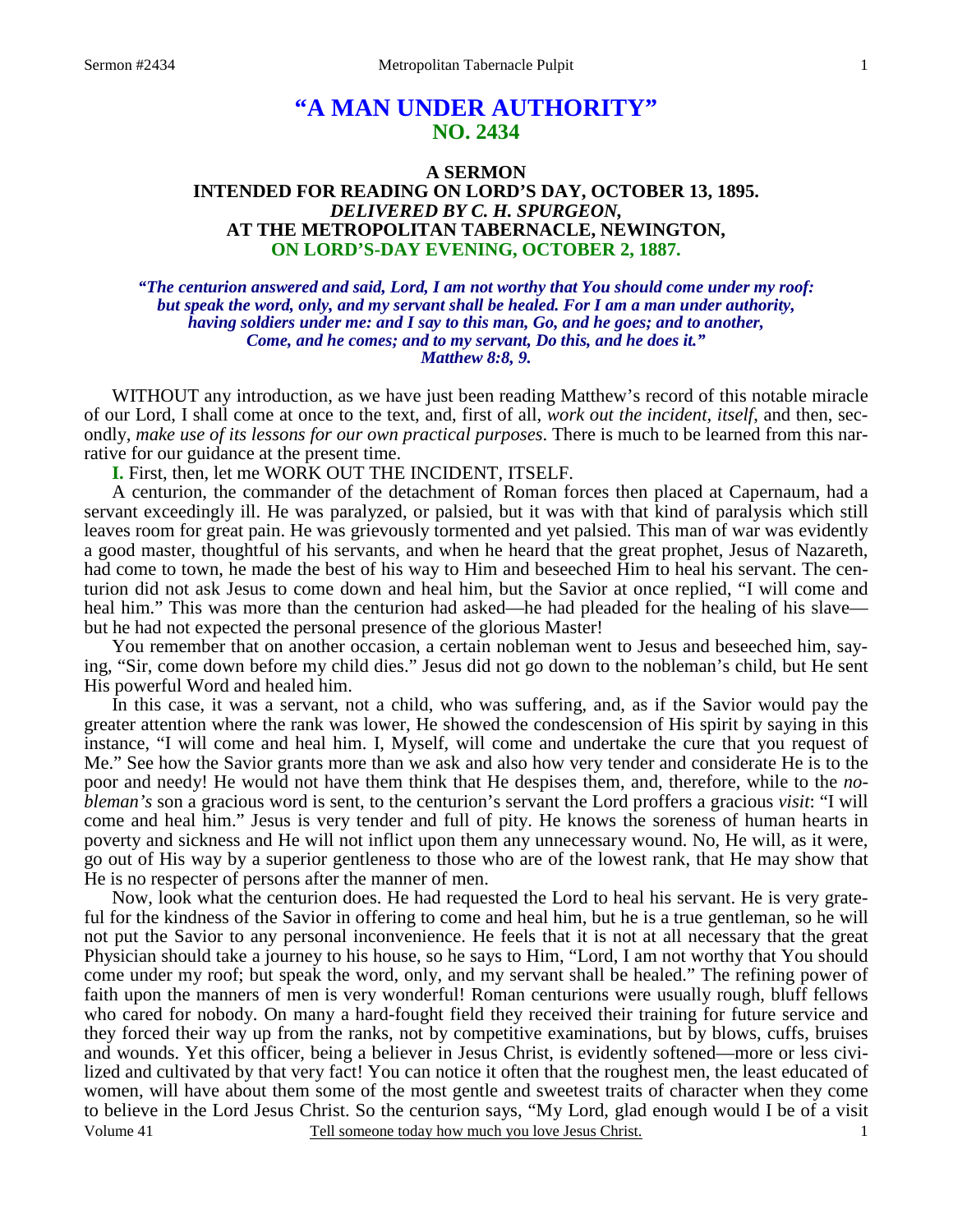from Your august Majesty, but I am not worthy that You should come under my roof, and it is not necessary for You to do so. You can heal my servant with a single word. Therefore, I pray You, speak the word, only, and my servant shall be healed." It is this beautiful, thoughtful, gentlemanly feeling which I cannot too highly recommend, which led him to speak in this way—and what he said is remarkably instructive!

Let me, then, work out the incident in detail.

Notice, first, that *the centurion drew a parallel between himself and the Lord Jesus Christ*. He said, "I am a man under authority, having soldiers under me," or, as the Revised Version better renders it, "For I, also, am a man under authority." Some have tried to shift the meaning, here, and to teach that the centurion meant to say, "I am under authority, only a secondary officer, and yet I can do so-and-so. You are not under authority, but great and powerful, and, therefore, you can do much more." But that is not the sense at all! The centurion meant that he was, himself, a man under authority, not merely a private individual, but a servant of Caesar! The uniform that he wore marked him out as belonging to one of the legions of the Roman Empire! The insignia upon his uniform denoted that he was a centurion, a commander who derived his position and power from the great Emperor at Rome! He was "a man under authority."

It is not to our great Master's dishonor, but quite the opposite, that this centurion meant to say, "I recognize in You, also, a man under authority," for this blessed Christ of ours had come into the world commissioned by God. He was not here merely in His private capacity, as the Son of David, or as the Son of Mary, or even as the Son of God—He was here as the One whom the Father had chosen, anointed, qualified and *sent* to carry out a divine commission! This officer could see about the person of Christ the marks of His being commissioned by God. By some means, I know not how, he had arrived at this very safe and true conclusion that Jesus Christ was acting under the authority of the great God who made heaven and earth! And he looked at Him, therefore, under that aspect—as duly authorized and commissioned for His work.

Now go a step further. He who is commissioned to perform any work is also *provided by the superior authority with the power to carry out that work*. A centurion, therefore, has soldiers under him. "I am a man under authority, having soldiers under me—men put under me for the carrying out of my commands—because my commands are authorized by the superior authority of Caesar." So this man seems to say to Christ, "I believe that You are provided with due assistance for the carrying out of all the purposes for which You have come into the world. If I have an order to send," he said, "I say to my servant, 'Go,' and he goes. If I want another to come, I say, 'Come,' and he comes. If there is something to be done, I summon one of the men under my authority and I say to him, 'Do this,' and he does it." He seems to say to the Savior, "You, also, commissioned and appointed of the great God, must have had servants appointed to wait upon You. You are not sent to a warfare at Your own charges. You are not left to do this work alone. There must be, somewhere about, though I perceive them not, soldiers under You, and servants under You who wait to do Your bidding." You catch that idea, do you not? The parallel is very clear and I do not wonder that the Savior greatly admired the man's faith which had enabled him to perceive this great truth of God!

The centurion went, therefore, a step further in his argument. "I, a man duly commissioned, have under me servants to carry out my will, and *these servants of mine I keep well in hand*." You know that there are masters who have servants to whom they say, "Go," and they do *not* go, or to whom they say, "Come," and they do *not* come—at least, they do not come very quickly! They must say, "Come," or, "Go," several times before the servants actually do come or go. And there are masters who may say, "Do this," and they may again say, "Do this," and they may yet, again, say, "Do this," but it is not done! But this centurion was a man who knew how to manage men. He was a master, a real master—not in name, only, but in fact. He did not, within his domain, tolerate anything like delay. He said to Christ, "I say, 'Go,' and they go, or, 'Come,' and they come." He did not allow anything like mutiny or the resistance of his will. He had his whole household so well in hand that when he said to his servant, "Do this," he did it. This is the right kind of master and servants, in the long run, like a master who will be obeyed. The centurion was a disciplinarian of that sort, as kind as the sunlight, for he sought Christ's aid for his sick servant, but also as true and firm as steel, so that, what he said was to be done, was to be done, and done at once!

He transfers that characteristic to the Savior. He does not, he *cannot*, do Christ the discredit of supposing that He has not His household well in hand—that He has servants who dare to trifle with His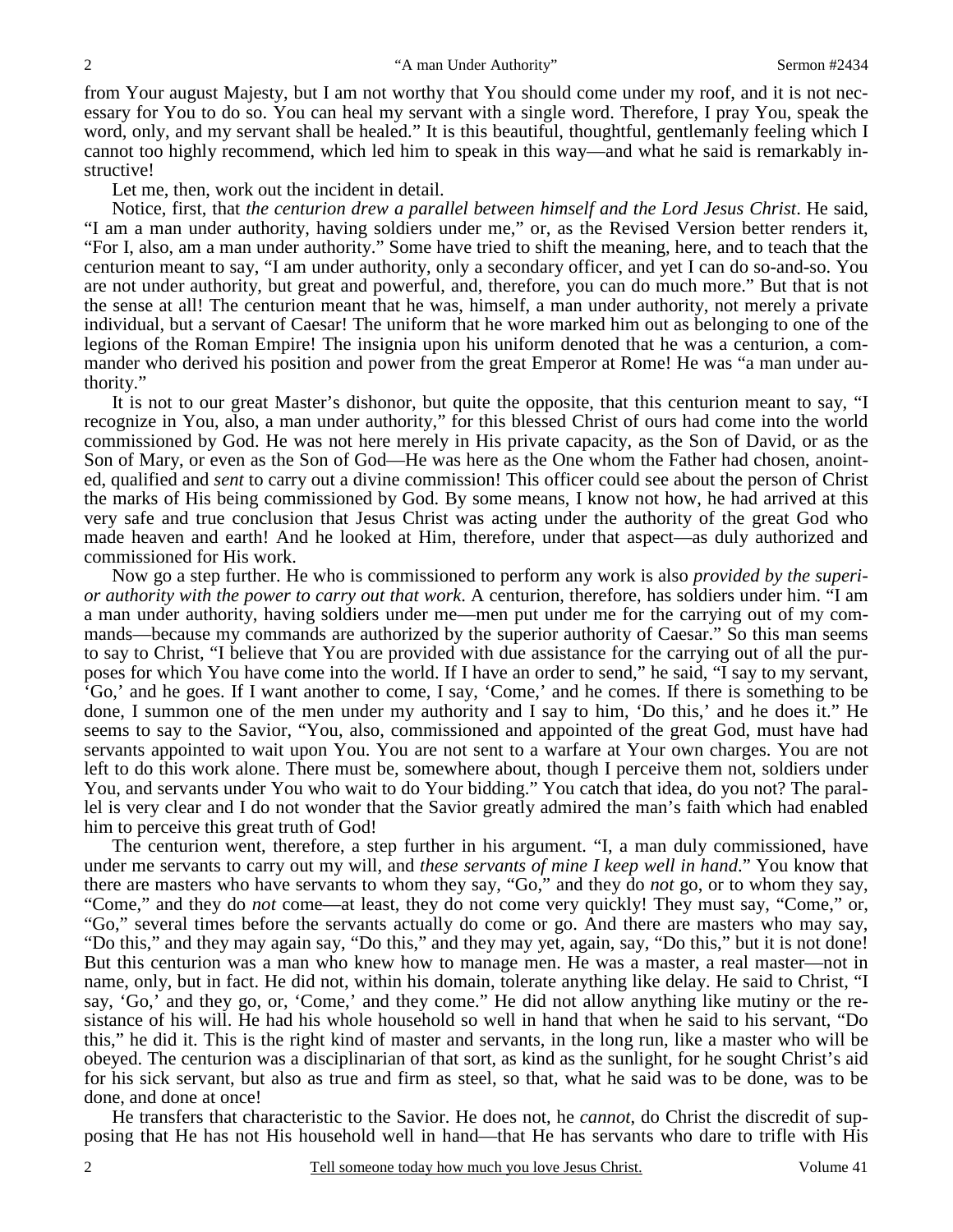commands—that there are agencies which have broken loose from beneath His rule and will go whichever way they please. "No," he says, "Savior, commissioned of the Father, You have Your soldiers and Your servants, and I believe that You have them under such control and subject to such discipline that You have but to speak, and the act You order is done, or to command, and it stands fast forever." I trust that none of us would dishonor the Savior by questioning the truth of this parallel which the centurion so thoughtfully drew.

Once more, the centurion went a little further and implied that, as Christ had the power to perform the divine Will and had that power well in hand, *he believed He was willing to direct all that power to the one objective of healing his servant*. I believe that many of you know that the Lord Jesus Christ is almighty. You do not doubt that fact, but the question is—Is He almighty to save *you?* You do not doubt that, if the Savior wills it, He can make your spirit whole, but you ask—Will He will it? Will He turn that power in our direction? It does not enter into the centurion's head that there will be any difficulty in his case. "No," he seems to say, "King of kings, omnipotent Master and Lord, You can, at once, direct an angel to fly to my servant, or You can bid the disease quit my dwelling, or You can speak to the palsy and the palsy, itself, will be *Your* servant and will fly away at once at Your command. You have only to put forth Your power upon my servant and he will at once be healed." I want you to believe, dear hearts, that our Lord Jesus Christ, no longer here in the flesh, but risen from the dead, is clothed with power equal to that which He had in the centurion's day! No, that He is clothed with even *greater* power, for after His resurrection He said, "All power is given to Me in heaven and in earth." And then I want you to believe that He is prepared to turn all that power in *your* direction so as to work for *your* deliverance from spiritual death, *your* rescue from the power of sin, *your* help in the way of providence, *your* guidance in the way of wisdom, or whatever, out of ten thousand things, may happen to be the need of this present moment! Oh, that He, who gave such faith as this to the centurion at Capernaum, would give like precious faith to many of you, that you, also, may glorify and bless His holy name!

Now observe that there was only one further thing which was on this centurion's mind, and that was this. He looked upon Christ as a Master over all kinds of powers, powers sufficient for all His purposes. He looked at Him as having them all well in hand, so that He could have His own bidding done in a moment, and *he was anxious to keep his own place*. You ask me how I know this. I am sure it was so because, when the Savior was willing to come down to his house, he shrank from having such an honor conferred upon him! He seemed to feel that he was being put into a wrong position. He was, himself, only a servant, and he felt that, in the particular character which he was then bearing, he was not worthy that his master should come under his roof. So he said, "Speak the word only, and my servant shall be healed."

I think that this is the principal thing you and I have to do. When we think about our Lord Jesus Christ, we need not worry ourselves about how He will effect His purposes—how the decrees of God will be carried out, or how His promises will be fulfilled. The principal thing we have to do is this—to be, ourselves, the Lord's servants. And when He says to any of us, "Go," to mind that we go, and when He says, "Come," to see that we come, and when He says, "Do this," to be sure that we do it! You would rule the seas? You had better rule *yourself*. You would purge the Church? You had better see to it that your own heart is purged! You would reform the world? Out with you! What have *you* to do with reforming the world till you have first washed your own hands in innocence? Get to your right place and do your own work and it shall be well with you. What are you, after all, but as a tiny worker on a little anthill? You have your one grain of wheat to carry and that is enough for you—do not worry yourself about all the concerns of the anthill! If you do, at least do not fret yourself about the whole planet on which you live, still less about the complete solar system, for what can you do with it if you worry you poor antship even unto death? No, but do your little share of work upon your own anthill! Carry your own grain of wheat to the general store so you shall have answered the purpose of your being and it shall be well with you. May God, even our Lord Jesus Christ, give us the grace to set Him up very high as Lord and Master, full of power, wisdom and love—and then to set ourselves down very low and to ask that, as His servants, we may serve Him faithfully all the days of our life!

Thus I have, as best I could, worked out the incident, itself.

**II.** Now, secondly, I want to MAKE USE OF ITS LESSONS FOR OUR OWN PRACTICAL PUR-POSES.

First, then, dear friends, it seems to me that this little narrative should be used to urge us to *believe in the power of the Lord Jesus Christ, even if He does not speedily come in the glory of the second advent*.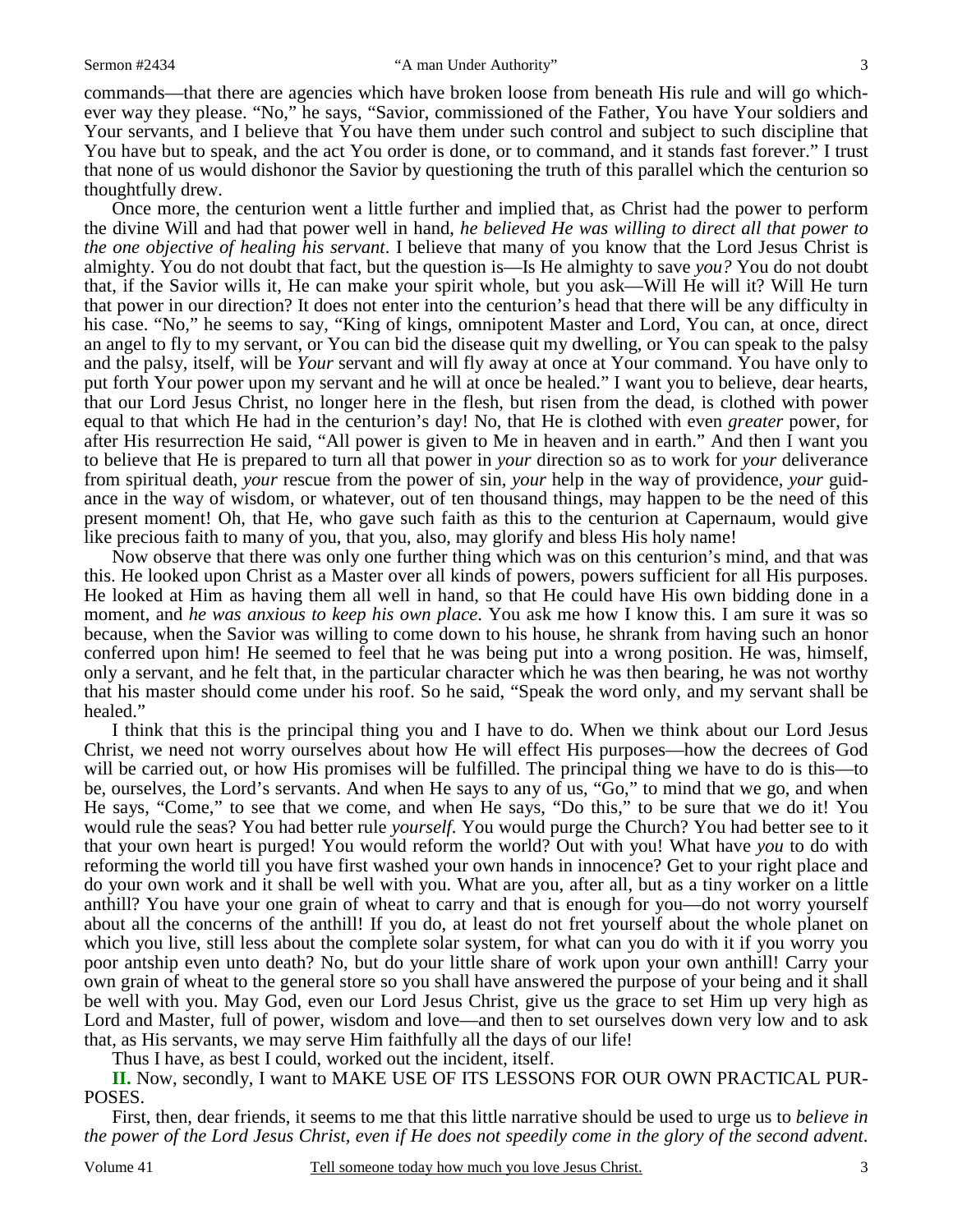I am frequently talking with Christian friends about these evil days in which we live and of the mischief of the times in which our lot is cast. Certainly, it is not a very cheering subject, and generally I find that friends wind up with some such remark as this: "Well, the comfort is that the Lord Jesus Christ will come very soon. The defections in the professing church, the blasphemies of the world—are they not among the special tokens that the end is hastening on? When our Lord comes, then all these difficult problems will be solved and all that grieves us will come to an end." Yes, yes, all that I fully believe, and I look upon the second glorious advent of our Lord Jesus Christ as the brightest hope of His Church. But, still, do you not think that a more practical and a more *God-honoring faith* would say, without putting aside the blessed hope of the second advent, "Yet the Lord Jesus Christ can deal with the present evils of the Church and of the world without actually coming into our midst." He can say a word while yet remaining in the highest heavens and the splendors of the sacred worship of the New Jerusalem! He can speak a word, there, and so effect His purpose *here*. Does not that truth of God seem to flow naturally out of the faith of this centurion? Our blessed Lord, there is no need that You should, at present, rend the heavens, and, in majesty, come down! There is no need that You should literally touch the hills and make them smoke, and that the glory of Your divine presence should consume Your adversaries! If it so pleases You, You can do Your bidding where You are, without disturbing this dispensation, without even working a miracle, allowing things to take their usual course and yet accomplishing Your supreme purposes!

Beloved, I want you to exercise this faith continually. You are, perhaps, in a little church, and when that goes to the bad, you say, "Oh, well, we cannot make it better! We must wait till the Lord comes." Not a bit of it! Begin to stir up His strength now, for He can work *before* that second advent, and work right gloriously, too! You turn over the newspaper, and you say, "I am weary and well near sick unto death of all this evil." Yes, and so am I, but what then? "Oh," you answer, "we had better go upstairs to bed and wait till the Lord comes." Not at all! Let us go and sharpen our swords and attack the enemies of our Lord more earnestly than ever! We will yet have another battle or two before He comes! Who knows how long He may tarry? But, whether He tarries or whether He comes soon, let us not be at all disquieted, as though His power could not be seen apart from His second advent! The power is given to Him in heaven and in earth. Even *now* the name of Jesus is "high over all." He is *now* the great attraction to men, the great destroyer of Satan! Let us not begin, then, to think little of our absent Lord's present power, and to hang all our hopes upon His literal presence among us! I say, again, that I am not depreciating that glorious coming of His—God forbid that I should do so! It is still our grandest hope! But let us not put it out of its place so as to make us at all despondent or distrustful about what our risen Lord is able to do for us even now! He can still do "exceeding abundantly above all that we ask or think."

I want you, next, dear friends, *to believe in the Lord Jesus Christ's unseen servants*. You look around, or you look abroad and try to find men who shall proclaim the gospel vigorously during the next 20 years—and you say you cannot perceive them. No, nor do I. Now think a moment—when this centurion saw Jesus of Nazareth standing in the midst of His disciples, what did he see? He saw a lowlylooking man—in appearance very much like other men, but certainly not attended by any court, or guarded by any soldiers! Yet he believed, concerning this man, that He was surrounded by invisible bands who, in a moment, would do His bidding! I want you to think thus of your Lord. At this day, the Christ of God on earth is attended by all the servants that He needs for His great cause. The scoffers say, "Ah, the old truth is dying out! Where can they find men of mind to preach it?" But our eyes, enlightened by *faith*, can see a great multitude who shall publish the same old truth of God until Christ shall come! The mountain is full of horses and chariots of fire round about Elisha—there shall yet be found myriads of burning spirits to proclaim the gospel of Jesus Christ until He comes again! I like that couplet—

#### *"Remember that Omnipotence Has servants everywhere."*

You cannot see them, but they are waiting for their Lord's orders, and *He* can see them! He knows where He has put them and when He will call them to Himself and bid them do His work! Therefore, let us not be in the least disheartened or discouraged because of what we see, or what we do *not* see. Let us rely upon the invisible—let us *expect* the unexpected! Yes, I *meant* to say, let us *expect* the unexpected. That which we cannot dream of as possible or probable, let us, nevertheless, believe shall be done, for God must be true, Christ cannot be defeated, Calvary never will and never can become, in any measure,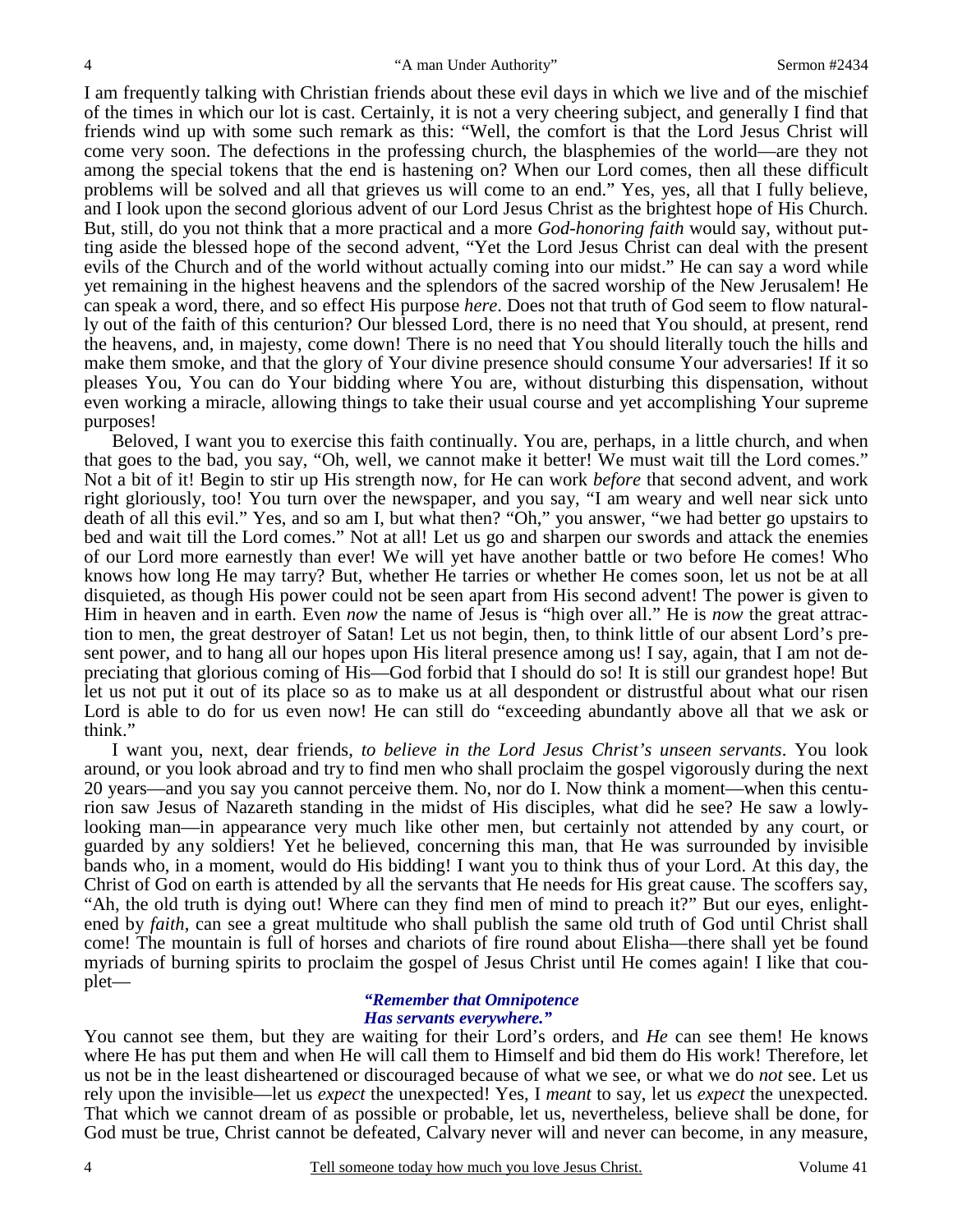a defeat! The death of Jesus Christ, the Son of God, must accomplish the purposes for which it was worked out. Let us rest assured, then, that He has His servants waiting to do His bidding.

Now apply this subject a little more closely. I wish that some poor soul would even now *believe that the Lord Jesus Christ could save him at once with a single word*. I know you are apt to think that the conversion of men must be worked in some very particular and special way. Pictorial and descriptive accounts of striking conversions have been repeated so often that many people get the idea that the *scenery* is necessary to the effect! But I want you to put all such ideas away from your thoughts. If you needed any scenery, it is here before your eyes, but you do not need it. Otherwise, for a preacher to stand in this dense heat in the midst of 6,000 immortal souls is scenery enough for anyone who needs something striking! And if the Lord shall come to you and in a moment save you, there will be quite enough of the special and the particular in the mere fact that you are the subject of the Lord's mighty working! But I want you to believe that this work of divine grace upon the soul has not to do with any particular position in which a man is found. The Lord Jesus Christ can save a man when he is in bed, when he is putting on his clothes, when he is walking the street, when he is at his business, or when he is not at his business, but indulging in sin! I could give many instances to show that there is nothing needed in the way of peculiarity of position in order for Christ to save.

When you are at home, you say to your servant, "Mary, go to such and such a place," and Mary goes. Or you say, "Sarah, come here," and Sarah comes. If there is anything to be done, you say, "Jane, do this," and she does it. Yet you do not put a paragraph in the newspaper saying, "Here, on the second day of October, 1887, Jane So-and-So made a cup of tea for her mistress." It is such a usual and ordinary thing in context with the duties of the household, is it not? Very well, just so is the work of conversion in context with the Church of Christ! Jesus, Himself, has but to speak the word and the great work is straightway done! The surroundings of the sinner do not matter at all to Him. He can now, under the present circumstances in which you are, come to you and pluck you out of death into life—out of darkness into light! Out of all your wanderings He can bring you home at once. If you truly believe in the Lord Jesus Christ, you are born of God. If you now, at this very moment, trust Christ with your soul, you have passed from death unto life! If, at this instant, you will have done with every other hope and just come and rest yourself upon the finished work of Jesus Christ, the Savior, you, John, Thomas, Mary, Jane, Sarah—whoever you may be—you are saved! I put it in a very homely way just now, intentionally, for I want to bring it down to this point—that, just as the centurion said, "I have only to say to my servant, 'Do this,' and he does it," so has Christ only to speak the effectual word of His grace, and the devil will fly, sin will be removed, grace will be infused and the soul will be saved! Oh, what a mercy this is!

To you who are the people of God I would apply this subject in this way. If it is as I have said concerning the sinner, that he must trust in Christ if he is to be saved, it is also true that you should *believe for your servants, your friends and your acquaintances*. Your children are still unconverted—have you ever prayed for them, believing in the power of Jesus Christ to convert them? One said, the other day, of a certain person, "It seems no use praying for such a fellow as that." Of course it is no use to pray such prayers as *you* would be likely to present if you talk like that! When you have given a person up, and you have no further hope concerning him, what *prayer* can *you* offer for him? I want you, my brother, my sister, to believe, concerning your child, your brother, your friend, your unconverted neighbor, just as this centurion believed concerning his sick servant—that Jesus had but to speak the word and his sick servant would be healed! "Oh, but the doctor says that this is a case of paralysis! He says that he will never get over it. It is impossible for him to be cured—the disease is complicated in such a peculiar way that we must give up all hope." Ah, but this centurion does not look at the *patient!* He looks at the *Physician!* And he says, and says rightly, "Jesus can as easily bid this disease depart as I can bid my servant go when I wish him to start upon an errand." Think not of the sinner, or of the greatness of his sin, but think of the greatness of the Savior! I am sure that if we preached with more faith in Christ, we would see more results. Perhaps you do not see conversions in your work because you keep looking to the people—looking to the sinners—looking to the hardness of their hearts. What has all that to do with Christ's power to save? If this man, in addition to being paralyzed, could have had fever, leprosy, dropsy and all other diseases at once, it would not have mattered in the least to the great Physician, for when Christ comes on the scene, if you have one impossibility, He can meet it, and if you have 50 impossibilities, He can meet them all just as easily! Granted an almighty Savior, what room is there for doubt as to what He can do?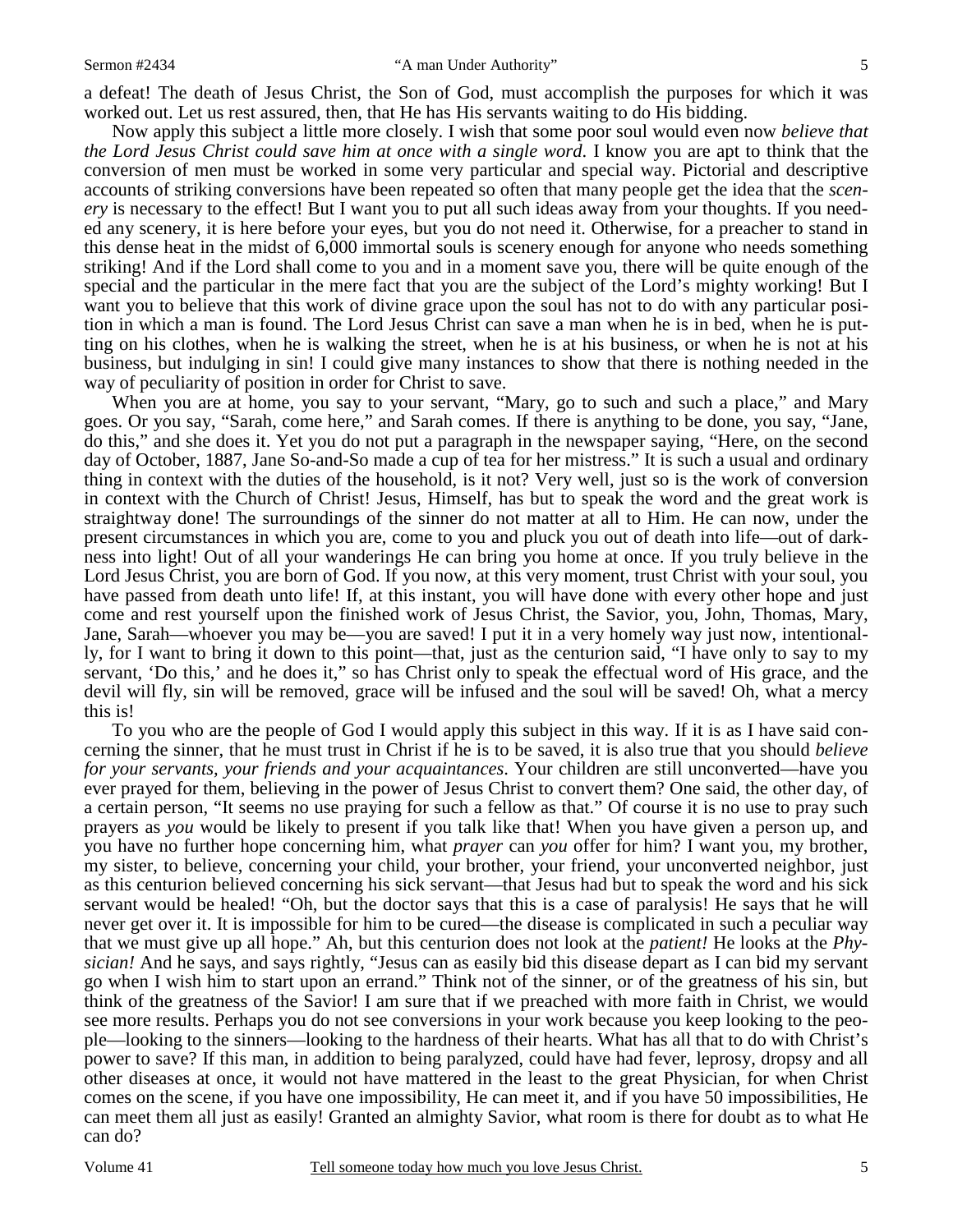I wish I could drive this truth of God home into some who have been praying for others, but who have never prayed the prayer of *faith*. It is the prayer of *faith* that saves the sick! It is the prayer of faith that saves the sinful! It is the prayer of faith that makes everything of Christ and takes Him at His right valuation as being a Master of every situation! That is what you should do—make Jesus Christ Master of the situation and plead with Him in that capacity, and you shall not plead in vain, and your child, your friend, your servant shall yet be saved.

Let the practical close of this evening's meditation be that we *believe in Jesus a great deal more than we have ever believed before*. If we have believed in Jesus, let us have still more confidence in Him. I think it is a sad pity when a man preaches the gospel with a doubt at the back of his throat. What good can come of his preaching? They sometimes charge us with dogmatism. We would be *more dogmatic* if we could be, for we speak what we know, and testify what we have seen! And if men receive not our witness, we cannot help that. We cannot change our witness because men do not care to receive it! Go forth, minister of God, and preach the gospel as a *certainty*—and you shall *prove* it to be a certainty! If you preach it as a something which *may or may not* be true, it will paralyze you—and it will not profit your hearers! In the name of Jesus Christ of Nazareth, I claim from every man to whom I preach that he should believe in Him, accept His great salvation, and bow before Him! If you do so, dear friends, you shall be saved! But if you will not, it is not left as a matter of choice with you—the Lord Jesus has, Himself, declared, "He that believes not shall be damned." He will not allow us to trifle with Him! He is a sovereign, He is the King of kings, and Lord of lords and He calls upon us to kiss His feet, bow down before Him and acknowledge Him as our Lord and God!

Our chief business just now is not so much to think of what Christ can do in the great battle of the present, or what He will do in the dread conflict of the future, but of what *we* have to do, and I think that what we have to do is *to so believe in Christ as to be His obedient servants*. If He says, "Go," let us go! If He says, "Come unto Me, all you that labor and are heavy laden," let us come unto Him! If He says concerning any service, "Do this," let us do it! And if, instead of bidding us do anything, He bids us *believe* Him, let us come and believe Him—for this will be our wisdom, this will be our happiness, this will be our heaven—to be the obedient servants of Him who must be Ruler over all! God has decreed that this shall be His glory—He set Him on His throne expecting till His foes be made His footstool. If you choose to be His enemies, you shall choose it to your own destruction! But if you will come and bow before Him and be His servants, you shall find that heaven and earth are waiting at His back to bless you—and you shall go from strength to strength beneath His loving and unfailing care!

The Lord bless you, dear friends, for Jesus' sake! Amen.

### **EXPOSITION BY C. H. SPURGEON:** *MATTHEW 8:1-27.*

**Verses 1, 2.** *When He was come down from the mountain, great multitudes followed Him. And, behold, there came a leper and worshipped Him.* 

Great multitudes often count for nothing—it is, here or there, *one* who is the notable individual. There may be a great company come up outwardly to worship, but it is the soul that comes into contact with Christ that is the most worthy of observation. There is no, "Behold!" when the great multitudes are mentioned by Matthew. But there is a, "Behold!" before the record of the leper coming to Christ: "Behold, there came a leper and worshipped Him." Let us all be of the leper's mind! Let us worship Christ! Surely we may do so, if only out of gratitude for having escaped from so dire a disease, but, inasmuch as, spiritually, by nature that disease is upon us, we have good reason to come to Jesus as the "leper came and worshipped Him"—

**2, 3.** *Saying, Lord, if You will, You can make me clean. And Jesus put forth His hand, and touched him, saying, I will; be you clean. And immediately his leprosy was cleansed.* 

Come, then, to Christ, even though your faith is very incomplete! There may be, as there was with the leper, an, "if," about it, and an, "if," about a very vital point, namely, concerning the Master's willingness, but He will shut His eyes to that imperfection and only look at that part of your faith which is acceptable to Him, that is, your faith in His *power*. "You can make me clean," said the leper, and Christ dealt with him upon the terms of that, "You can." And as to the, "If You will," He blotted that out by saying, "I will; be you clean." So, sinner, come to Jesus, even though the doubting phrase, "If You will," shall still linger on your lips. If the leprosy shall show itself even there, in your unbelief as to Christ's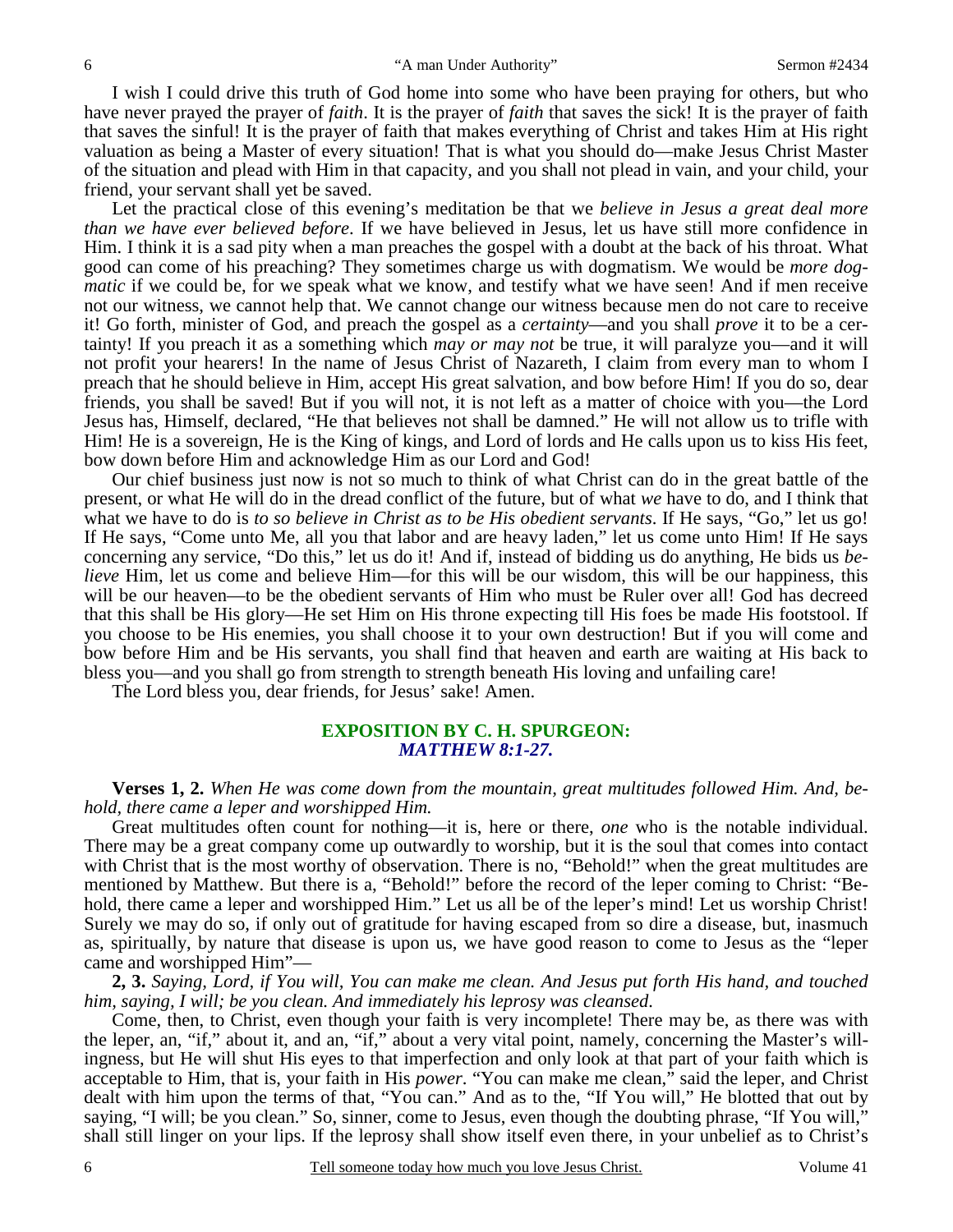willingness to cleanse you, yet come to Him and He will say to You, "I will; be you clean," and it shall be with you as it was with the leper: "immediately his leprosy was cleansed."

**4.** *And Jesus said unto him, See you tell no man.* 

He will never say that to you or to me, but while He was here on earth, our Lord was very modest and retiring. He wished to conceal Himself as much as possible. He did not strive, nor cry, nor cause His voice to be heard in the streets. He sets us an example of what true power is, for true power does not flaunt itself before the eyes of men, or advertise itself at every corner of the street—it longs rather to conceal itself, being well aware that it will have all the publicity that is necessary—for such wonders cannot be hid.

**4.** *But go your way, show yourself to the priest, and offer the gift that Moses commanded, for a testimony unto them.* 

The man was to make his cleansing known in the legal way. Our Lord Jesus Christ was very scrupulous to observe the law while it still stood, and we, also, should take care not to observe that ceremonialism which has passed away, but diligently to keep that which still is of divine authority and of present force.

**5.** *And when Jesus was entered into Capernaum, there came unto Him a centurion.* 

There came, doubtless, a great number of people when Jesus entered into Capernaum, but Matthew does not mention them. Yet he does say, "There came unto Him a centurion." Notice how these *individuals* are brought out by the Scriptural narrative: "a leper": "a centurion." May there not also be some here who will come to Jesus and prove in their own persons, or in the persons of others for whom they shall pray, His power to bless and save? The Lord grant it!

**5-8.** *Beseeching Him, and saying, Lord, my servant lies at home sick of the palsy, grievously tormented. And Jesus said unto him, I will come and heal him. The centurion answered and said, Lord, I am not worthy that You should come under my roof.* 

What a blessed thing it is to have that sense of unworthiness! Some are very flippant in the expression of their piety. After they have heard half-a-dozen sermons, they attain to perfect holiness! I wish that they were half as deeply *humbled* and knew half as much of themselves as this centurion did! "Lord, I am not worthy." That is a good lesson for anyone to learn. Still, when we can say, "Lord, we are not worthy," do not let us, therefore, think that Christ may not come to us. Let us ask Him to come whatever we may be, for our lack of worthiness must not stint or limit the condescension of our Divine Master. However, in this case, albeit that the centurion seemed almost to decline the privilege of having Christ come under his roof, yet he gave to Jesus high honor by believing in the power of His word even without His presence

**8, 9.** *But speak the word only, and my servant shall be healed. For l am a man under authority.* 

He was, therefore, only a subordinate officer, for he was subject to his superiors.

**9.** *Having soldiers under me: and I say to this man, Go, and he goes; and to another, Come, and he comes; and to my servant, Do this, and he does it.* 

He left the Savior to infer what he meant, namely, that Christ, who acted under the authority of God, could readily speak to palsies and fevers, and say to them, "Go," and they would go just as quickly as a soldier would obey his officer's command. Brother, you are a Christian, and you have known the Lord for 20 years—have you as much faith as this Roman centurion had? Do you believe that your Master's word can remove sickness, that He can clear difficulties, that He can supply needs, that He can break bonds, that He can send, by whichever angel or man He chooses, whatever blessing He pleases? Oh, that we did all believe as truly as this man did!

**10-12.** *When Jesus heard it, He marveled, and said to them that followed, Verily I say unto you, I have not found so great faith, no, not in Israel. And I say unto you, That many shall come from the east and west, and shall sit down with Abraham, and Isaac, and Jacob, in the kingdom of heaven. But the children of the kingdom shall be cast out into outer darkness: there shall be weeping and gnashing of teeth.* 

Some of the rank outsiders shall be brought in by rich mercy, while others, piously trained, nursed at the very gates of the Church, shall, nevertheless, for lack of faith in Christ, be utterly cast away!

**13.** *And Jesus said unto the centurion, Go your way; and as you have believed, so be it done unto you. And his servant was healed in the same hour.* 

Oh, pray for your friends, pray for your children, pray for your servants! And if you have faith like that of the centurion, according to your faith, so shall it be done unto you!